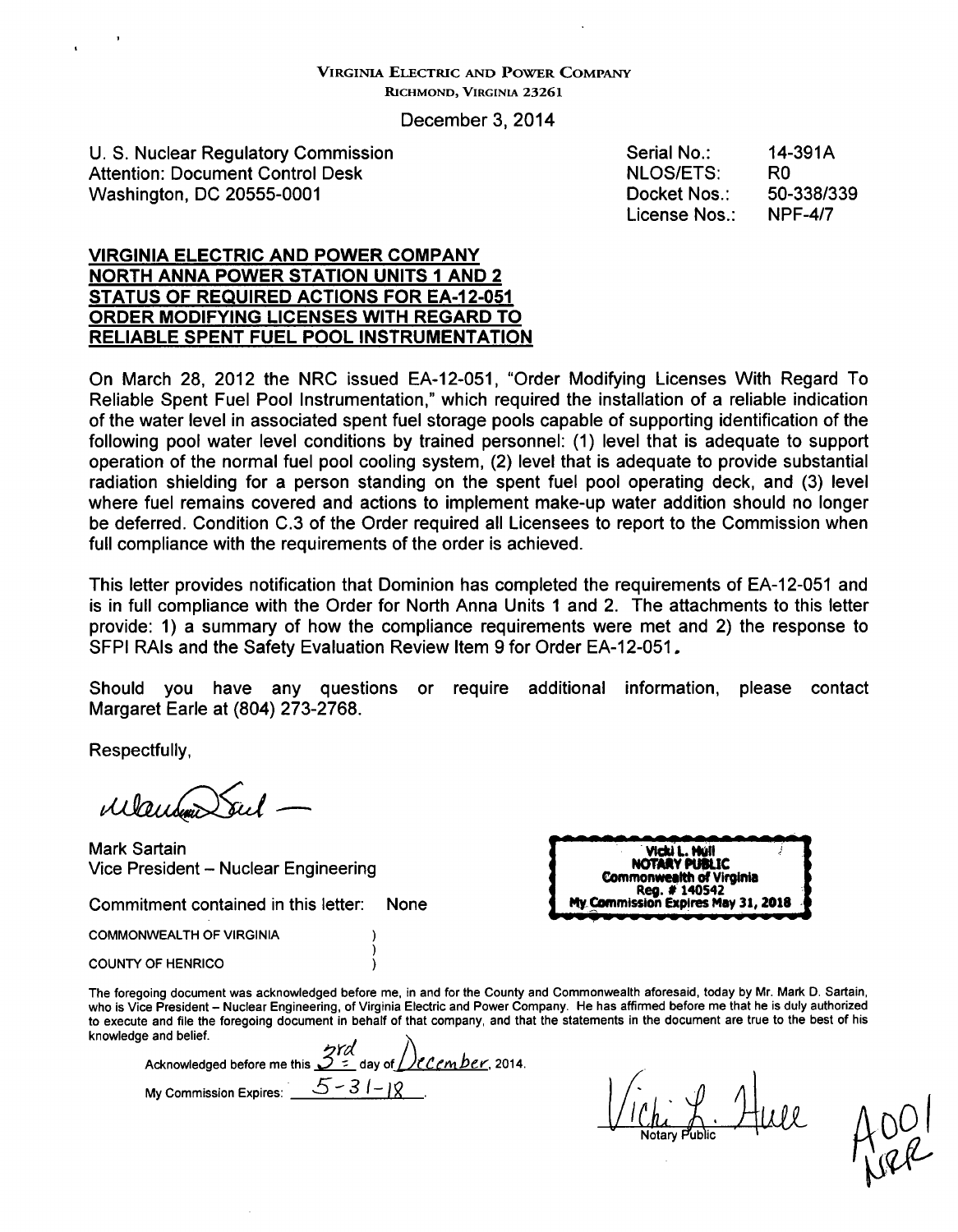Serial No. 14-391A Docket Nos. 50-338/339 Compliance with EA-12-051 Page 2 of 2

Attachments: 1. Order EA-12-051 Compliance Requirements Summary<br>2. Response to SPFI RAIS and Safety Evaluation Review Response to SPFI RAIS and Safety Evaluation Review Item 9

Commitment contained in this letter: None

cc: U.S. Nuclear Regulatory Commission - Region II Marquis One Tower 245 Peachtree Center Avenue, NE Suite 1200 Atlanta, GA 30303-1257

> Dr. V. Sreenivas NRC Project Manager North Anna U.S. Nuclear Regulatory Commission One White Flint North Mail Stop 08 G-9A 11555 Rockville Pike Rockville, MD 20852-2738

> Mrs. Lisa M. Regner U.S. Nuclear Regulatory Commission One White Flint North Mail Stop **011** F1 11555 Rockville Pike Rockville, MD 20852-2738

> Mr. Blake A. Purnell U.S. Nuclear Regulatory Commission One White Flint North Mail Stop 012 D20 11555 Rockville Pike Rockville, MD 20852-2738

> Mr. Steven R. Jones U.S. Nuclear Regulatory Commission One White Flint North Mail Stop **010 Al** 11555 Rockville Pike Rockville, MD 20852-2738

NRC Senior Resident Inspector North Anna Power Station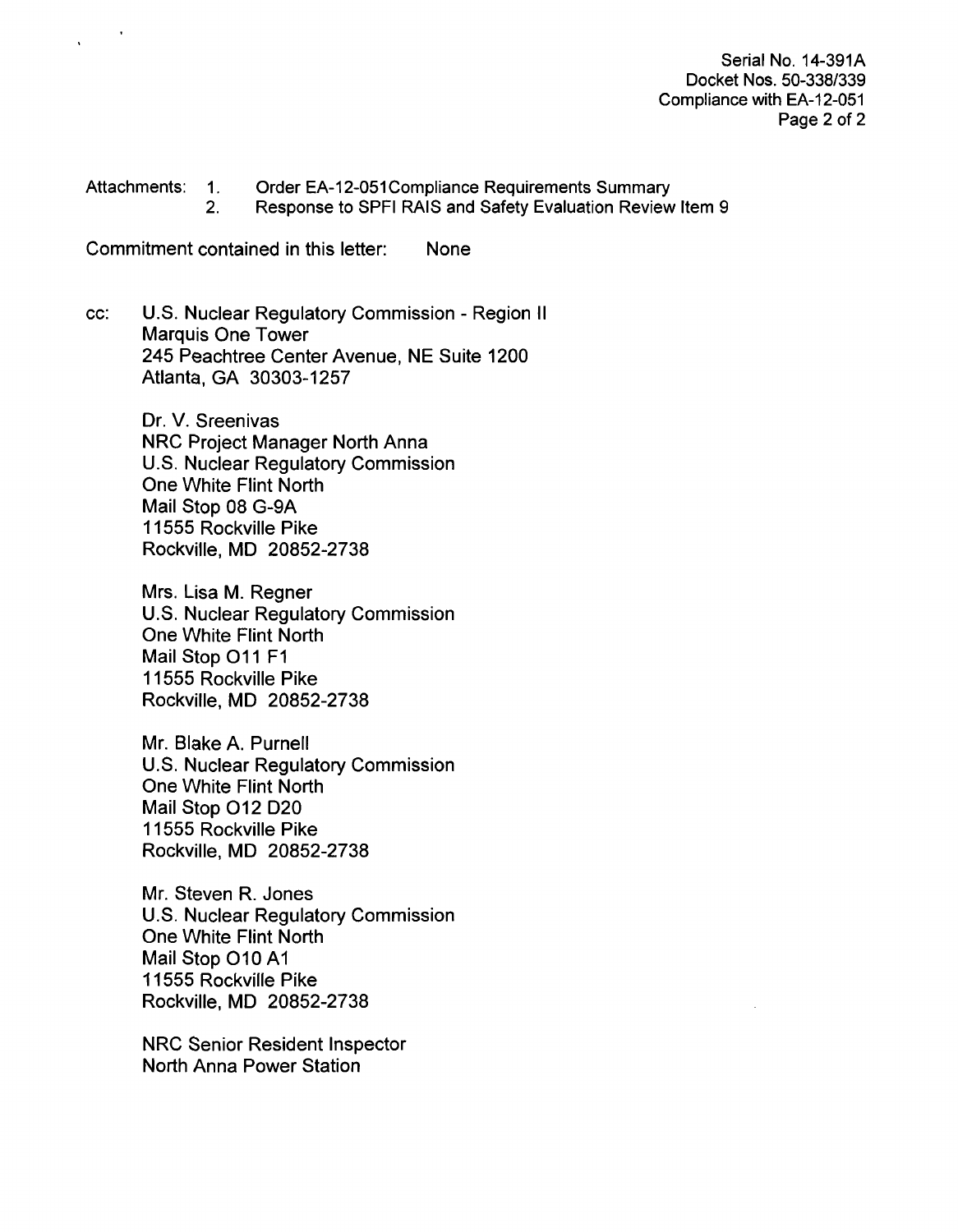l.

Attachment **1**

 $\sim$   $\sim$  $\ddot{\phantom{a}}$ 

 $\bar{z}$ 

Order EA-12-051 Compliance Requirements Summary

Virginia Electric and Power Company North Anna Power Station Units **1** And 2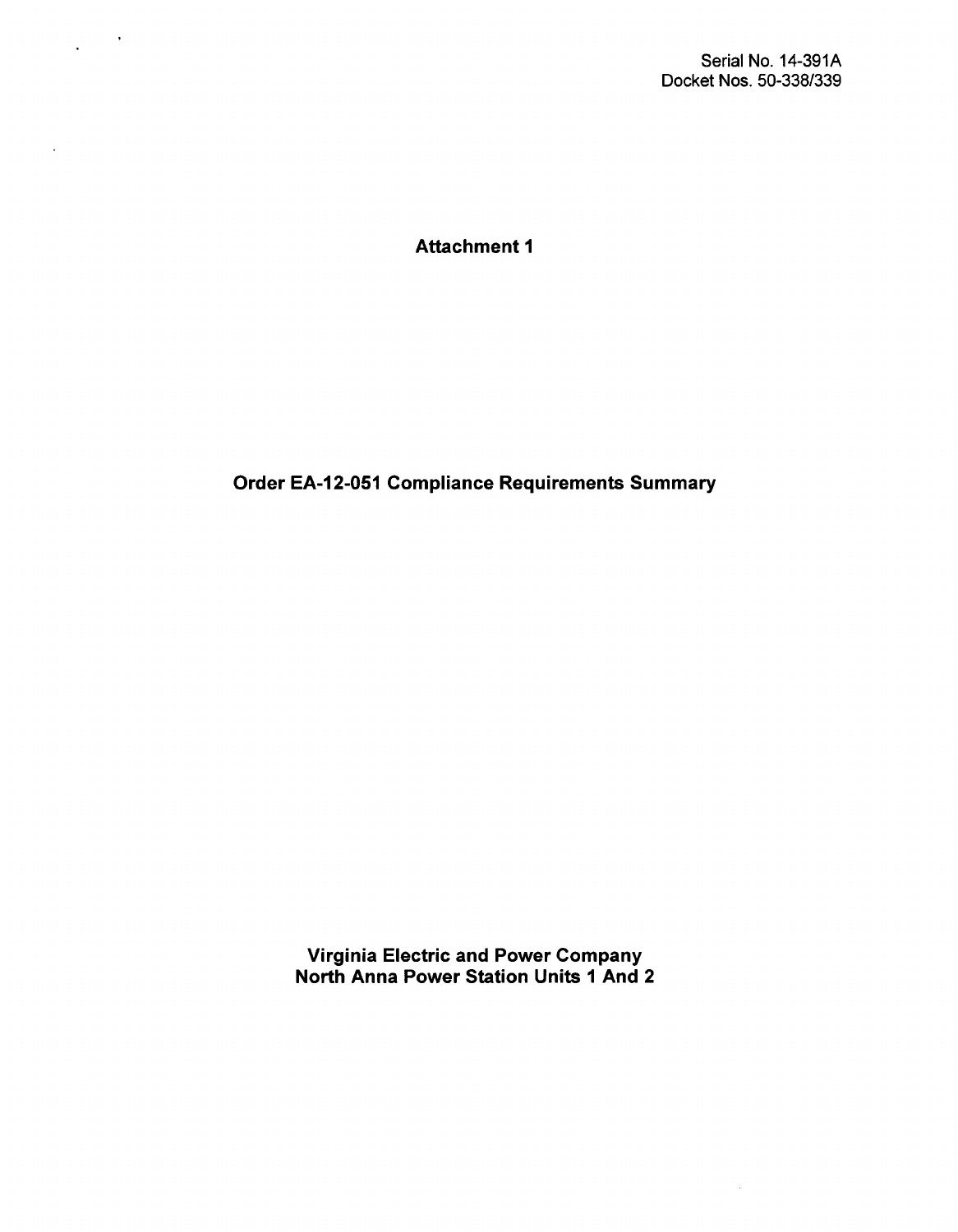## North Anna Power Station, Units **I** and 2 Order EA-12-051 Compliance Requirements Summary

## BACKGROUND

North Anna Power Station (NAPS) developed an Overall Integrated Plan (OIP) (Reference 1), documenting how the requirements for reliable spent fuel pool level instrumentation (SFPLI) would be achieved, in response to Order EA-12-051, "Order Modifying Licenses with Regard to Requirements for Mitigation Strategies for Beyond-Design-Basis External Events," (Reference 2); The North Anna Power Station Units 1 and 2 OIP was submitted to the NRC on February 28, 2013 and was supplemented by Six-Month Status Reports (References 3, 4, and 5), in accordance with Order EA-12-051 (the Order). By letter dated November 1, 2013, the NRC provided its Interim Staff Evaluation and Request for Additional Information Regarding Order EA-12-051 (Reference 6).

NAPS shares a common Spent Fuel Pool (SFP) between Units 1 and 2. Two independent SFP level measurement channels, supplied and qualified by Westinghouse, were installed in response to Reference 2.

On October 8, 2014 NAPS achieved full compliance with Order EA-12-051, prior to the end of the second refueling outage. Completion of the elements identified below for NAPS, as well as References 1, 3, 4, and 5, document full compliance with Order EA-12-051 for NAPS Units 1 and 2.

The design features identified in Attachment 2 of Reference 2 are summarized in Section 6.4 of ETE-CPR-2012-0012, Revision 5. This document has previously been provided to the NRC and is available for their review.

## **COMPLIANCE** SUMMARY

## NRC RAI, **ISE AND AUDIT ITEMS** - **STATUS:** COMPLETE

During the ongoing audit process (Reference 7), Dominion provided responses for the following items for NAPS:

- **"** Request for Additional Information (RAI)
- **"** Interim Staff Evaluation (ISE) Open Items
- ISE Confirmatory Items
- **"** Licensee Identified Open Items
- **"** Audit Questions
- **Safety Evaluation Review Items**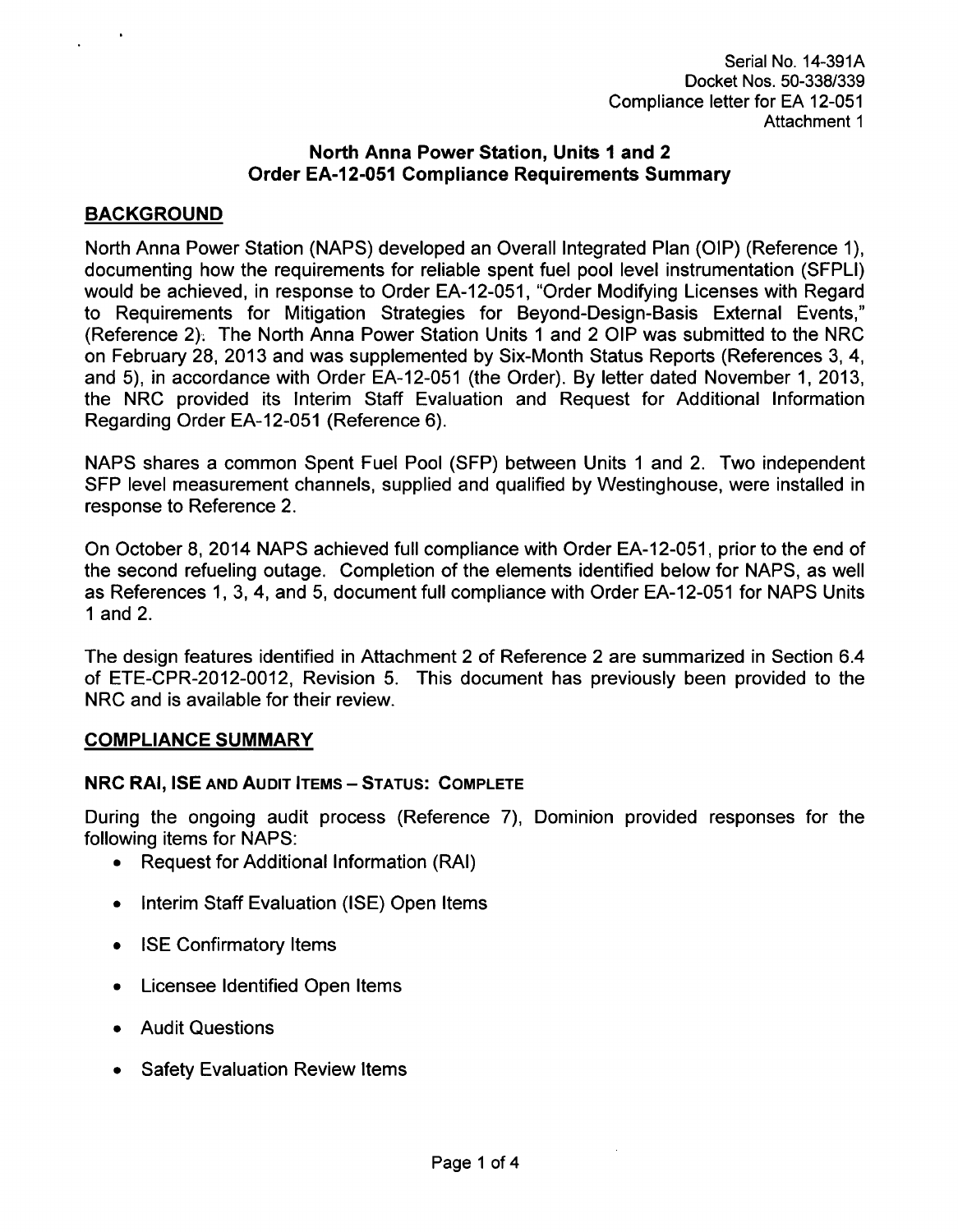Serial No. 14-391A Docket Nos. 50-338/339 Compliance letter for EA 12-051 Attachment **1**

"The North Anna Power Station, Units **1** and 2 - Report for the Onsite Audit Regarding Implementation of Mitigating Strategies and Reliable Spent Fuel Pool Instrumentation Related to Orders EA-12-049 and EA-12-051," (Reference 8) delineated the items reviewed during the North Anna onsite audit. Reference 8 identified one additional audit item related to SFPI, specified as Safety Evaluation Review Item 9. This item was added following the audit and required supplemental information.

As requested by the NRC, Dominion's responses, or references to the source document for the responses, to the SFPLI RAIs and Safety Evaluation Review Item 9 (SE 9) are provided in Attachment 2 of this letter. It is Dominion's position that no further actions related to the SFPLI RAIs or SE 9 are required.

| <b>North Anna Power Station Milestone</b>       | <b>Completion Date</b> |
|-------------------------------------------------|------------------------|
| Submit OIP                                      | February 2013          |
| <b>Commence Engineering and Design</b>          | <b>March 2013</b>      |
| <b>Complete Engineering and Design</b>          | May 2014               |
| <b>Complete Procurement of SFP Instruments</b>  | August 2014            |
| <b>Commence Installation of SFP Instruments</b> | <b>June 2014</b>       |
| <b>Level Measurement System Functional</b>      | October 2014           |

**MILESTONE SCHEDULE ITEMS** - **STATUS:** COMPLETE

#### **IDENTIFICATION** OF **LEVELS** OF **REQUIRED MONITORING** - COMPLETE

North Anna Power Station has identified the three required levels for monitoring spent fuel pool (SFP) level in compliance with Order EA-12-051. These levels have been integrated into the site processes for monitoring level during events and responding to loss of SFP inventory.

#### **INSTRUMENT DESIGNED FEATURES** - **STATUS:** COMPLETE

The design of the SFP level measurement instrumentation system installed at NAPS complies with the requirements specified in Order EA-12-051 and described in NEI 12-02 "Industry Guidance for Compliance with NRC Order EA-12-051." The instrumentation system has been installed in accordance with the station design control process.

The instruments have been arranged to provide reasonable protection against missiles. The instruments have been mounted to retain design configuration during and following the maximum expected ground motion. The instruments will be reliable during expected environmental and radiological conditions when the SFP is at saturation for extended periods. The instruments are independent of each other and have separate and diverse power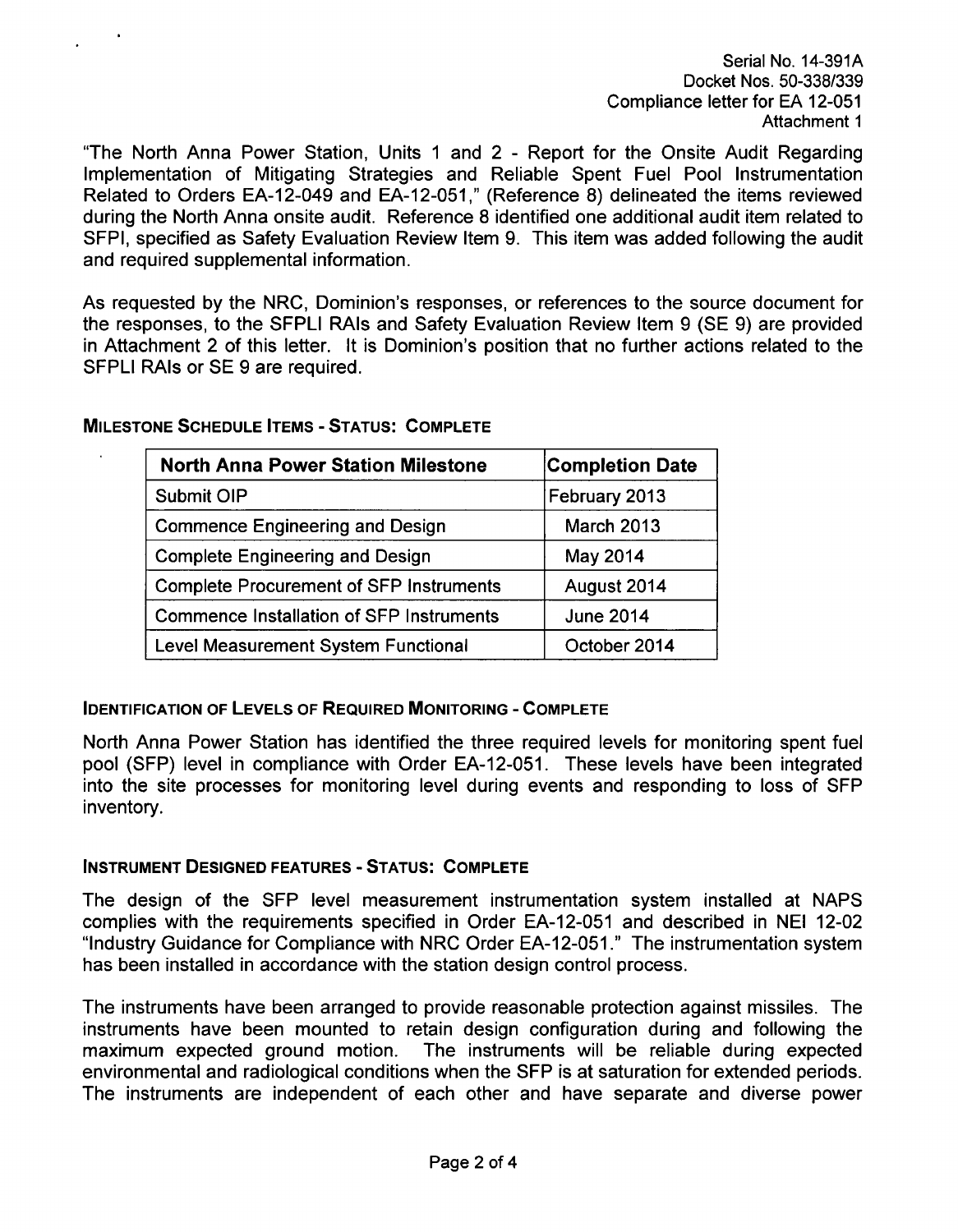supplies. The instruments will maintain their designed accuracy following a power interruption and are designed to allow for routine testing and calibration.

The instrument display is readily accessible during postulated events and allows for **SFP** level information to be promptly available to decision makers.

### PROGRAM **FEATURES** - **STATUS:** COMPLETE

 $\mathcal{L}^{\mathcal{L}}$ 

Training of personnel performing maintenance functions including calibration and surveillance associated with the **SFP** level instrument channels at NAPS has been completed in accordance with an accepted training process as recommended in NEI 12-02, Section 4.1.

Operating and maintenance procedures, for the NAPS SFP level instrument channels have been developed, and integrated with existing procedures. These procedures have been verified and are available for use in accordance with the site procedure control program.

Site processes have been established to ensure the instruments are maintained at their design accuracy.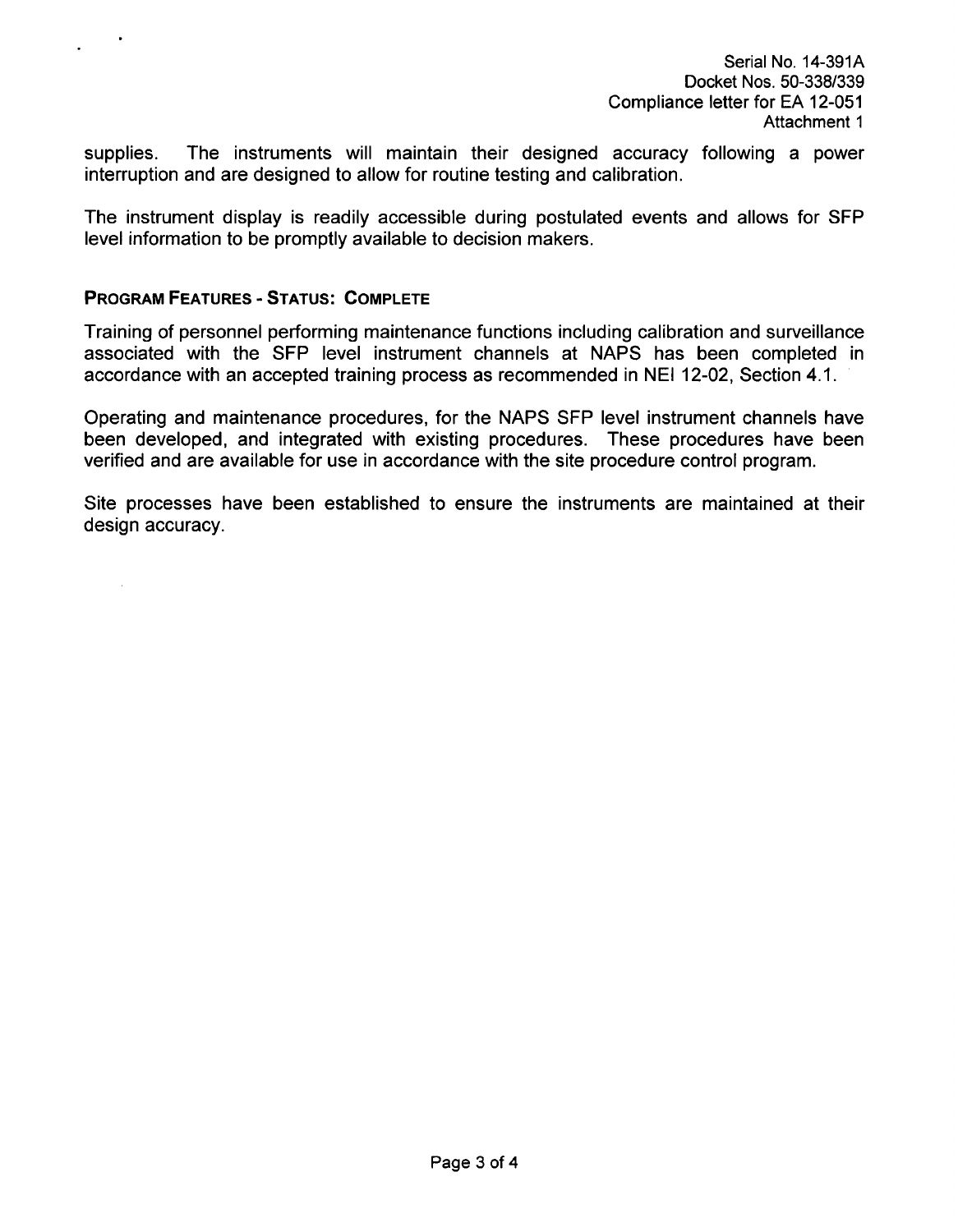## **REFERENCES**

The following references support the North Anna Power Station, Units **1** and 2 SFPLI Compliance Summary:

- 1. North Anna Power Station, Units 1 and 2 Overall Integrated Plan with regard to Reliable Spent Fuel Pool Implementation," February 28, 2013 (ML13063A017).
- 2. NRC Order Number EA-12-051, "Issuance of Order to Modify Licenses with Regard to Reliable Spent Fuel Pool Instrumentation," March 12, 2012.
- 3. Virginia Electric and Power Company's Six-Month Status Report in Response to March 12, 2012 Commission Order Modifying Licenses with Regard to Reliable Spent Fuel Pool Instrumentation (Order Number EA-12-051), dated August 23, 2013 (Serial No. 12-166D). (ML13242A015).
- 4. Virginia Electric and Power Company's Six-Month Status Report in Response to March 12, 2012 Commission Order Modifying Licenses with Regard to Reliable Spent Fuel Pool Instrumentation (Order Number EA-12-051), dated February 27, 2014 (Serial No. 12- 166E). (ML14069A009).
- 5. Virginia Electric and Power Company's Six-Month Status Report in Response to March 12, 2012 Commission Order Modifying Licenses with Regard to Reliable Spent Fuel Pool Instrumentation (Order Number EA-12-051), dated August 26, 2014 (Serial No. 14-391). (ML14245A401).
- 6. North Anna Power Station, Units **1** and 2: NRC Interim Staff Evaluation and Request for Additional Information Regarding to Overall Integrated Plan for Implementation of Order EA-12-051, Reliable Spent Fuel Pool Instrumentation, dated November 1, 2013 (ML13281A648).
- 7. NRC letter to All Operating Reactor Licensees and Holders of Construction Permits, "Nuclear Regulatory Commission Audits of Licensee Responses to Mitigation Strategies Order EA-12-049," dated August 28, 2013 (ML13234A503).
- 8. The North Anna Power Station, Units 1 and 2 Report for the Onsite Audit Regarding Implementation of Mitigating Strategies and Reliable Spent Fuel Instrumentation Related to Orders EA-12-049 and EA-12-051 (ML14259A458).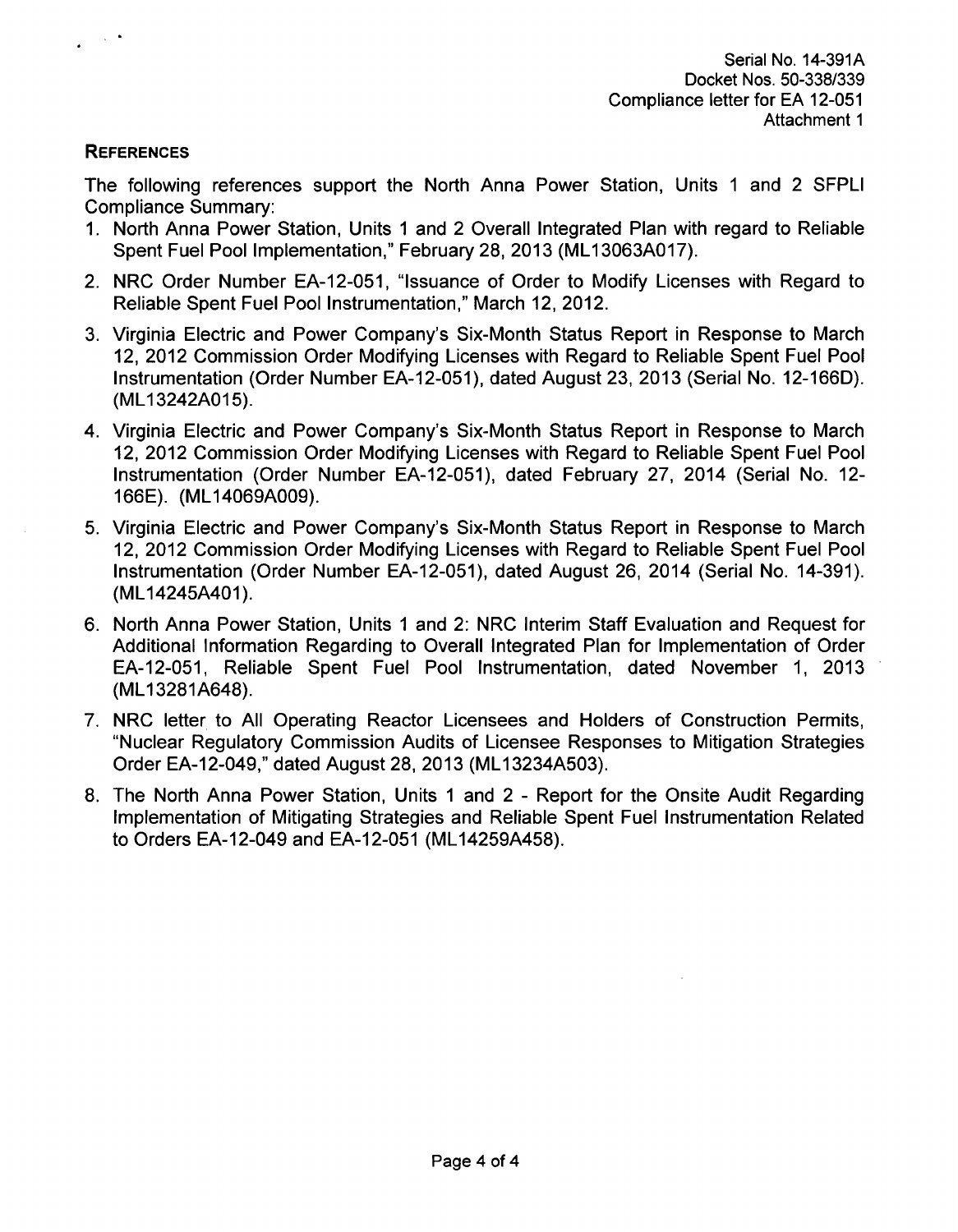Attachment 2

 $\sim 10^{-4}$  $\ddot{\phantom{a}}$ 

 $\Delta \sim 1$ 

 $\sim 10^{-11}$ 

Order EA-12-051 Response to SFPI RAIs and Safety Evaluation Review Item 9

Virginia Electric and Power Company North Anna Power Station Units **I** And 2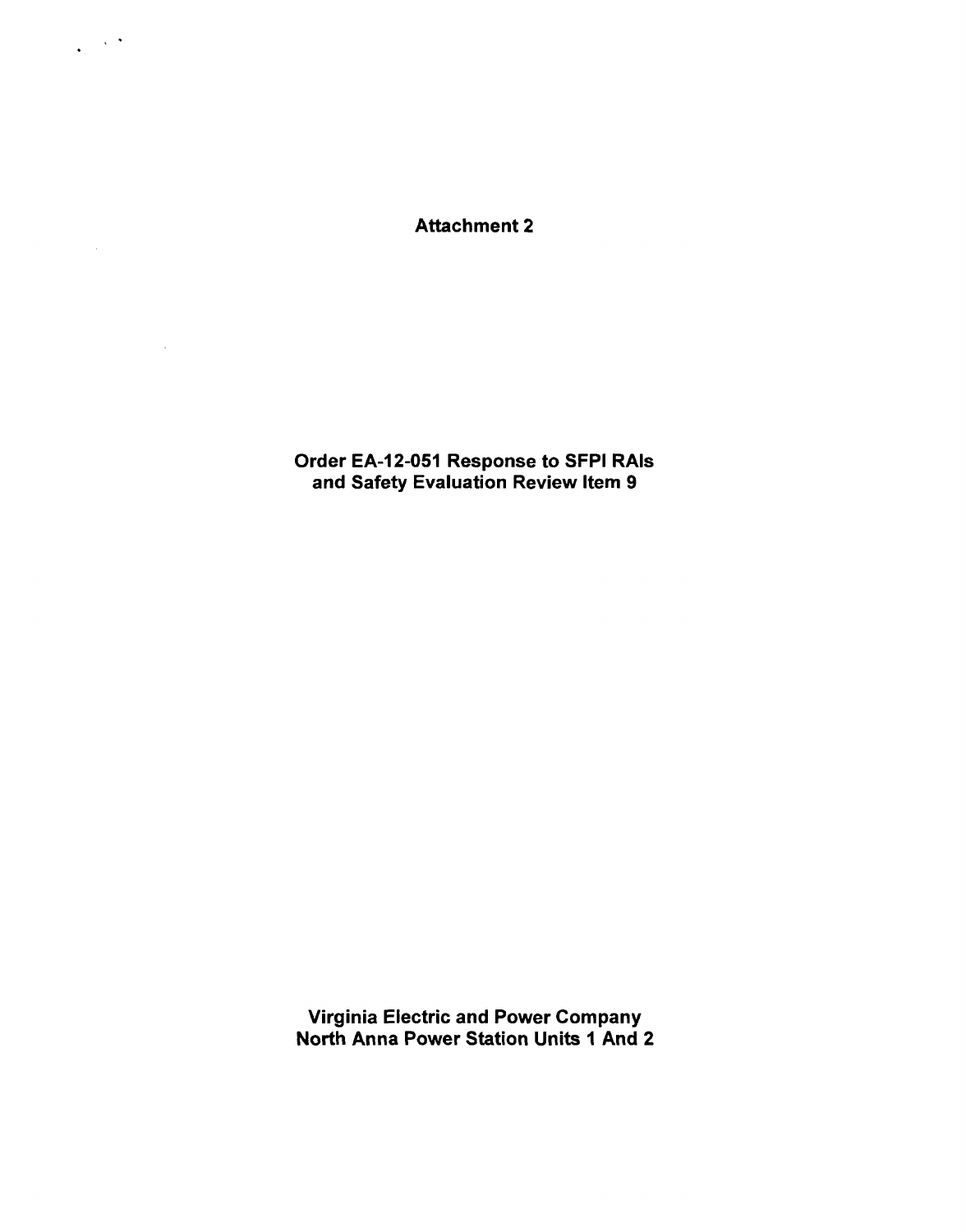## Order **EA-12-051** Response to **SFPI RAIs** and Safety Evaluation Review Item **9**

# Spent Fuel Pool Indication **(SPFI)** RAIs **I** through **18**

#### Dominion Response

On November **1, 2013,** Dominion received an Interim Staff Evaluation **(ISE)** regarding the North Anna **SFP** Level Instrumentation system OIP in a letter from Dr. V. Sreenivas to Mr. David Heacock (Reference 1). Responses to the RAIs contained in the ISE were provided to the NRC in Attachment 2 to the second Six-Month Status Report in response to March 12, 2012 Commission Order Modifying Licenses with Regard to Reliable spent Fuel Pool Instrumentation, dated February 27, 2014 (ML14069A009).

### Safety Evaluation Review Item **9**

### *EMC compliance for SFP level instruments*

### Dominion Response:

The base configuration necessary to meet Criterion B (instrument will function before and after an Electro-Magnetic Compatibility (EMC) event) was confirmed during EMC qualification testing performed by Westinghouse. NRC representatives audited the Westinghouse test documents. As a result Westinghouse specified materials, installation, and grounding requirements necessary to ensure the installed **SFP** level measurement system meets the tested EMI/RFI qualifications. These requirements and characteristic are detailed in Westinghouse proprietary letter LTR-EQ-14-32, Rev. 2 dated August 1, 2014 (Reference 2), which is available for review upon request.

Attachment 5 in the NAPS Onsite Audit Report (Reference 3), requested Dominion to: "1) Provide confirmation that there are no major electrical noise sources near the probes in the **SFP,** and 2) provide actions taken by the licensee to address the possibility of electromagnetic interference." The response to this request is as follows:

- 1) The probe is located just above the pool surface in two locations at the North Anna **SFP.** Dominion has confirmed that there are no major electrical noise sources near the probes in the Spent Fuel Pool.
- 2) Placards have been installed in the Auxiliary Building and the Fuel Building. The placards read, "Be aware that use of hand-held radios within 3 ft. may cause interference with the **SFP** level channels. The reading returns to normal when radio usage is stopped."